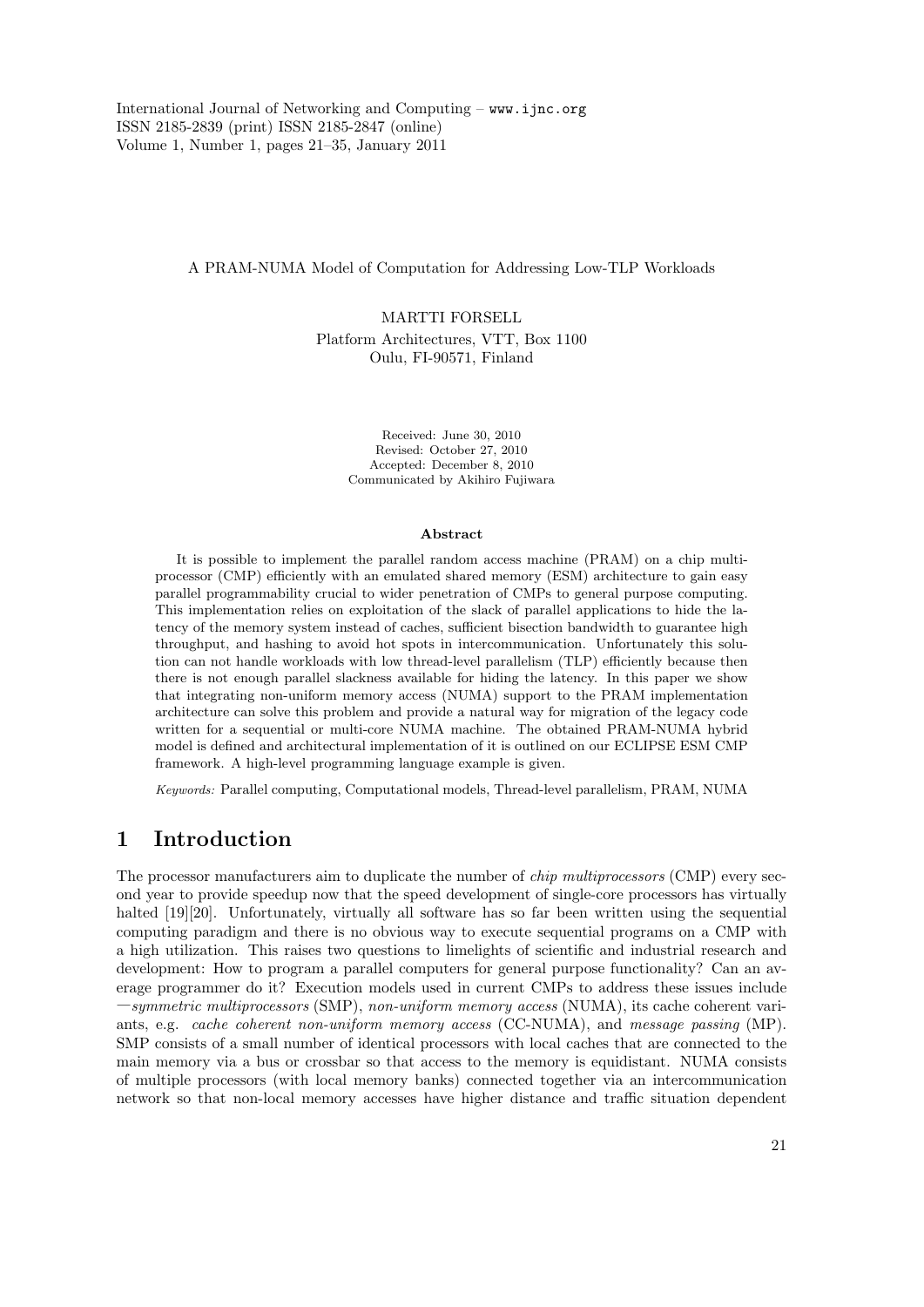latency than local accesses [32]. CC-NUMA has similar structure to NUMA but adds caches that are kept coherent also for remote accesses to partially hide the memory access latency [23]. MP consists of multiple processors with local memories communicating via message passing network [18][25]. These models are tedious to program because a programmer can not be sure about the exact state of computation unless he inserts costly barrier synchronizations and takes care of complex low-level communications in MP. Furthermore, the performance scalability of SMP and NUMA with respect to number of cores per chip is weak, while MP suffers from high software overheads due to suboptimal implementation of message passing primitives making it non-ideal for exploitation of fine-grained parallelism. In *vector computing* (VC) [17][33], multiple vector lanes process multiple vector elements in parallel under the control of a single instruction. It solves part of the problem by providing a synchronous model of computation but can not be efficiently applied to code containing control parallelism, heterogeneity, or non-vectorizable portions. Despite of a common belief the programmability problem has been partially solved in the 70 's with the introduction of the *parallel random access machine* (PRAM) model of computation [15]. PRAM is a fine-grained step-synchronous shared memory model consisting of a set of processors connected to the same clock and shared memory. All operations including parallel memory accesses execute in unit time implying that execution is lock-step synchronous. The PRAM model provides a simple abstraction of a parallel computer that is easy to understand and program as a natural extension of the widely used sequential computational model. This is because of synchronicity of subtask execution, full control of both data and control operations, high enough abstraction of intercommunication in the form of uniform shared memory. At programming language level this makes possible to use shared variables and eliminates the need for lockings and atomic operations unless the program declares asynchronous tasks at high level in purpose [21][22]. Past attempts to realize a PRAM include the omega network-based NYU Ultracomputer [31], CEDAR [16] and IBM Research Parallel Processor Prototype (RP3) [28], butterfly-based Fluent machine [29], 3D torus-based Cray MTA supercomputer [2] and its successors MTA2 and XMT provided by Cray, multiport memory-based solution [4], and butterfly-based SB-PRAM [1, 22]. Unfortunately, these attempts have been mainly unsuccessful due to sub-optimal solutions, like non-scalable interconnect topologies, inefficient co-exploitation of multiple levels parallelism, sub-optimal shared memory emulation algorithms, and out-dated prototyping technologies. Recently, applying these ideas to architectures designed especially for PRAM implementation on a CMP with a help of the network-on-chip technology [3] have lead to two very promising research lines:

- Forsell et al. try to implement *multioperation concurrent read concurrent write* (MCRCW) PRAM with the sparse/multimesh-based ECLIPSE CMP architecture [5] [10] [11] [14].
- Vishkin et al. try to implement a PRAM-like machine with a bit more relaxed synchronicity than in the pure PRAM with the mesh of trees-based *XMT* CMP architecture [34][35].

Besides the actual CMP implementation architectures, both these research lines are addressing other necessary infrastructure, including a high-level parallel programming language [7][26], compiler for such language [8][26], optimizations for the compiler [6], and sample algorithms. Unfortunately these PRAM implementations can not handle workloads with low *thread-level parallelism* (TLP) efficiently because then there would not be enough parallel slackness available for hiding the latency. In our recent work we have proposed the *Configurable emulated shared memory* (CESM) architecture for addressing the single threaded workload performance problem by using bunching of threads [12]. However, that work does not support efficient execution of true NUMA employing multiple cooperative cores and non-local accesses nor presents the effects of NUMA access to the model of computation. In this paper we show that integrating full NUMA support to the PRAM implementation architecture can solve the low-TLP workload performance problem and provide a natural way for migration of the legacy code written for a sequential or multi-core NUMA machine without compromising the ability to execute medium and high TLP code efficiently. The obtained PRAM-NUMA hybrid model is defined and architectural implementation of it is outlined on our ECLIPSE CMP framework. A high-level programming language example is given. The rest of the paper is organized so that in Section 2 we describe the idea of the PRAM-NUMA model of computation, explain why it solves the low-TLP problem and discuss programming issues. In Section 3 we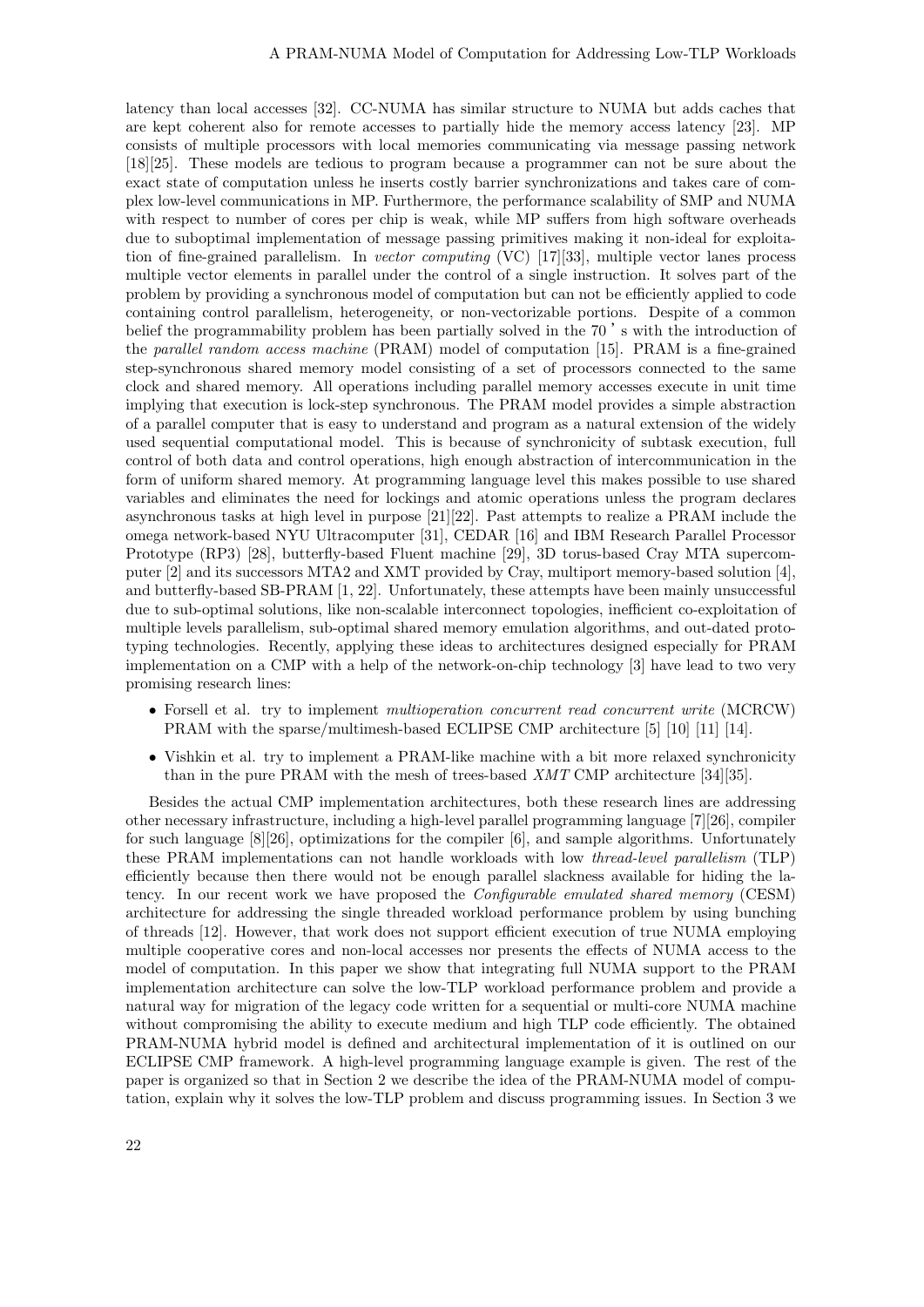

Figure 1: PRAM-NUMA model.  $P_0 \cdot P_{T_n-1}$  are processors and  $L_0 \cdot L_{p-1}$  are local memories.

outline the architectural implementation of a CMP using the PRAM-NUMA model. An evaluation of the architecture is given in Section 4. Finally, in Section 5 we give our conclusions.

# **2 PRAM-NUMA model of computation**

In order to be able to exploit locality and address low parallelism driven problems of current PRAM implementations and to support simple migration of the sequential or multicore NUMA legacy code, we take a look at a new model providing full NUMA capabilities. Unlike PRAM, the model needs to be bounded and provided with the concept of distance metric, reflecting the relative distance of the processors in our physical 3-dimensional world.

### **2.1 Model**

The PRAM-NUMA model of computation consists of *T* processors grouped as *P Tp*-processor groups, a word-wise accessible global shared memory, *P* local memory blocks, a metric defining distance between the processor groups and target memory blocks, and distance-aware interconnection network (see Figure 1). Each processor is attached to the shared memory like in PRAM and each processor group is attached to its own local but interconnected memory block like in NUMA. The interconnection network connects the local memory access paths of processor groups together and is distance-aware with respect to the metric in a sense that the latency of routing is proportional to the distance between the source processor and destination memory block. The bandwidth of a group of processors to the shared memory and local memory are the same. Each processor can be configured to either the PRAM mode or the NUMA mode. Along with configuration from the PRAM mode to the NUMA mode, one can set the state of the processor to point an arbitrary state within the group it belongs to. With this indirection of states, two or more processors belonging to a group can be configured to a NUMA *bunch* so that they execute a common instruction stream and share their state with each other, i.e. execute code like a single processor.

### **2.2 Solving the low-TLP problem**

The only known PRAM implementation, *emulated shared memory machine* (ESM), uses parallel slackness, i.e. grouping the processors and lowering the execution speed of individual processors of the group, to hide the latency of the physically distributed memory system [30]. The PRAM-NUMA model solves the low-TLP execution problem by providing a possibility to configure two or more processors of a group to use a common state like they were a single processor. That way, it can perform NUMA access to the local memories and remote memories via the distance-aware NUMA network without suffering from the decreased execution speed of individual processors. In the case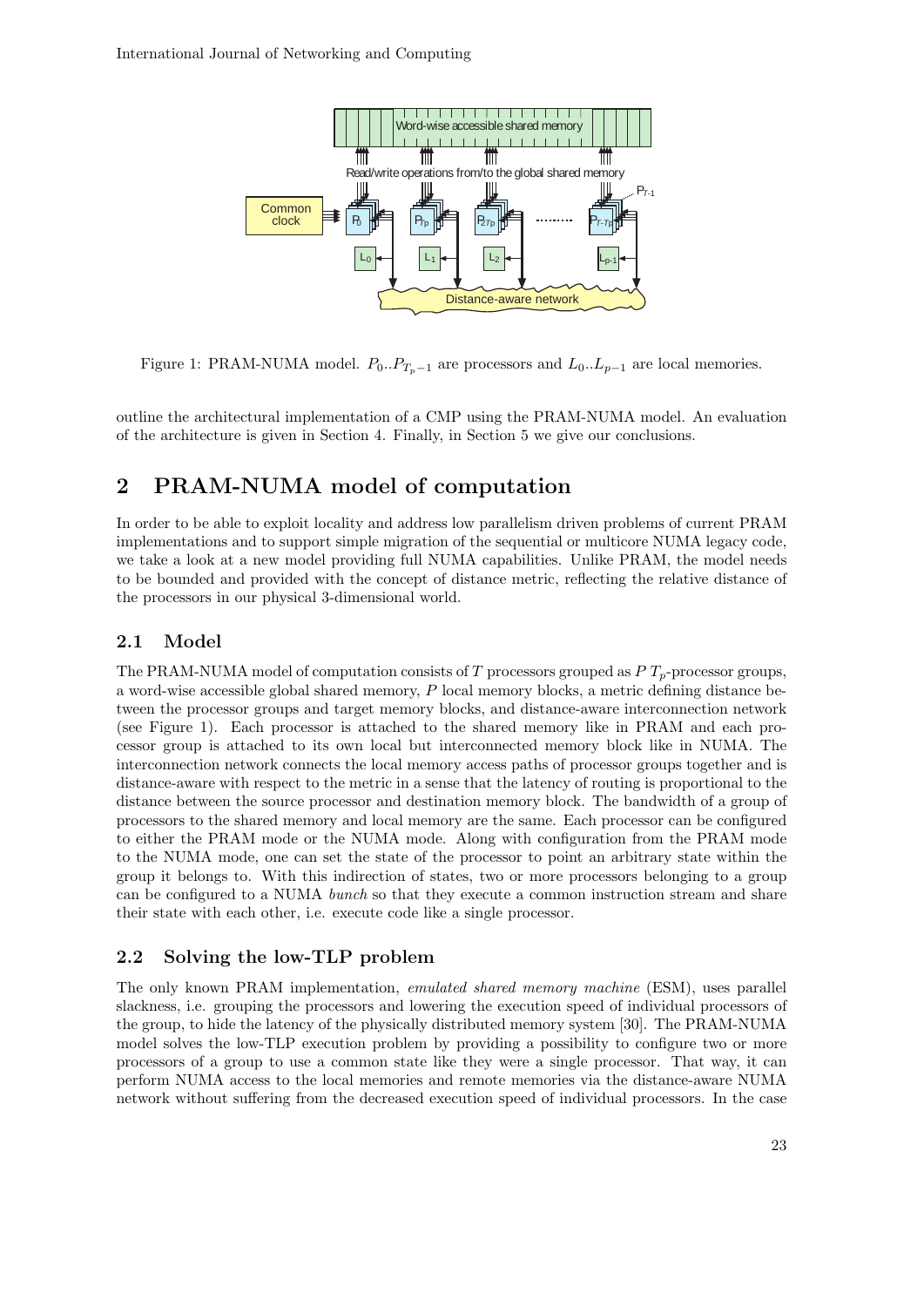of a low TLP portion of code, a programmer can just set up  $T_p$  processors per group to run the portion as a NUMA bunch and gain more performance proportionally to the number of processors in the bunch. This applies both to sequential code portions written for a sequential machine and parallel code portions written for a multicore NUMA machine.

### **2.3 Using the hybrid model in programming**

In our earlier work we have outlined a development methodology for ESM CMPs [9]. It consists of a strong model of computation, a c-like TLP programming language e, an multi-level parallelism optimization algorithm, and application development flow: The model integrates exploitation of *instruction-level parallelism* (ILP) seamlessly to TLP execution. The e-language supports explicit synchronous and asynchronous parallel programming with special primitives. The ILP-TLP optimization algorithm yields to high ILP utilization in TLP execution independently of the degree of inter-thread dependencies. The detailed application development flow allows a developer to write parallel applications with a help of supporting theory of parallel algorithms [21][22]. Finally, it allows one to apply parallel programming techniques from fully asynchronous coarse grained threads (processors in the PRAM-NUMA model terminology) down to synchronous threads interchanging information with the finest granularity. With this methodology, a PRAM-NUMA CMP can be programmed like any ESM machine for parallel enough functionality but it allows also efficient execution of low-TLP code. To support easy inclusion of sequential portions of code, we add the *sequential( s )* construct to the e-language. It bunches all the threads of processor 0, which arrive to the construct and in which the thread with id 0 is running, and puts the threads running in other processors waiting until the bunch has executed the statement *s* but does not effect on execution of threads not arriving to the construct. After that, it restores the synchronicity of all the threads with a fast barrier synchronization. To support full NUMA execution among multiple processors, we add also the *numa( s )* construct. It sets up a NUMA bunch in each processor (from which threads are arriving to the construct) to execute the statement s in parallel. The sizes of the bunches are determined processor-wisely by the number of threads arriving the construct. Other threads are not affected. Unfortunately, designing programs for this kind of asynchronous NUMA execution without any latency hiding mechanism is much more difficult than for the PRAM mode. In order to get good performance one must identify independent portions of code, partition data so that locality of data references is maximized, and orchestrate execution of asynchronous bunches with explicit synchronizations where necessary. Easy-to-use PRAM algorithms execute very inefficiently in the NUMA mode if no above optimizations are applied due to slow synchronization compared to the PRAM mode, and unfortunately, there is no algorithm to automatically do these optimizations for an arbitrary functionality. Migrating sequential legacy code to a *P*-processor *T*-threaded PRAM-NUMA CMP happens with joining all the threads of a single processor core to a bunch e.g. with the *sequential()* construct and executing the code on the bunch so that the full power of the core can be used for it. If the legacy code is written and optimized to an *L*-core NUMA machine and *L < T*, one can set up *L* bunches so that threads divide to all *P* processor cores as evenly as possible  $(P < L)$  or to as many processors as there is room for  $(P \geq L)$ , and execute the code with them. Otherwise one needs to port the code to *T* threads and execute the code in the PRAM mode with a help of fast synchronizations and other strong properties of the PRAM mode or better yet, rewrite the functionality as a full PRAM program and execute it in the PRAM mode to get the best performance out of it.

#### **2.4 Programming example**

Consider the computational problem of calculating a prefix sum for an array of *N* (8192) integers. Consider solving it in a PRAM-NUMA machine with  $P(16)$   $T_p(512)$ -threaded processors (where the total number of threads is  $T = T_p P$  (8192) for the PRAM mode and the number of processor for the NUMA mode is *P* (16)) sequentially and in parallel on both the PRAM and NUMA modes. A well-known sequential algorithm to solve this computational problem makes use of a running sum while iterating from the first to last element of the array (see Figure 2a). This algorithm can be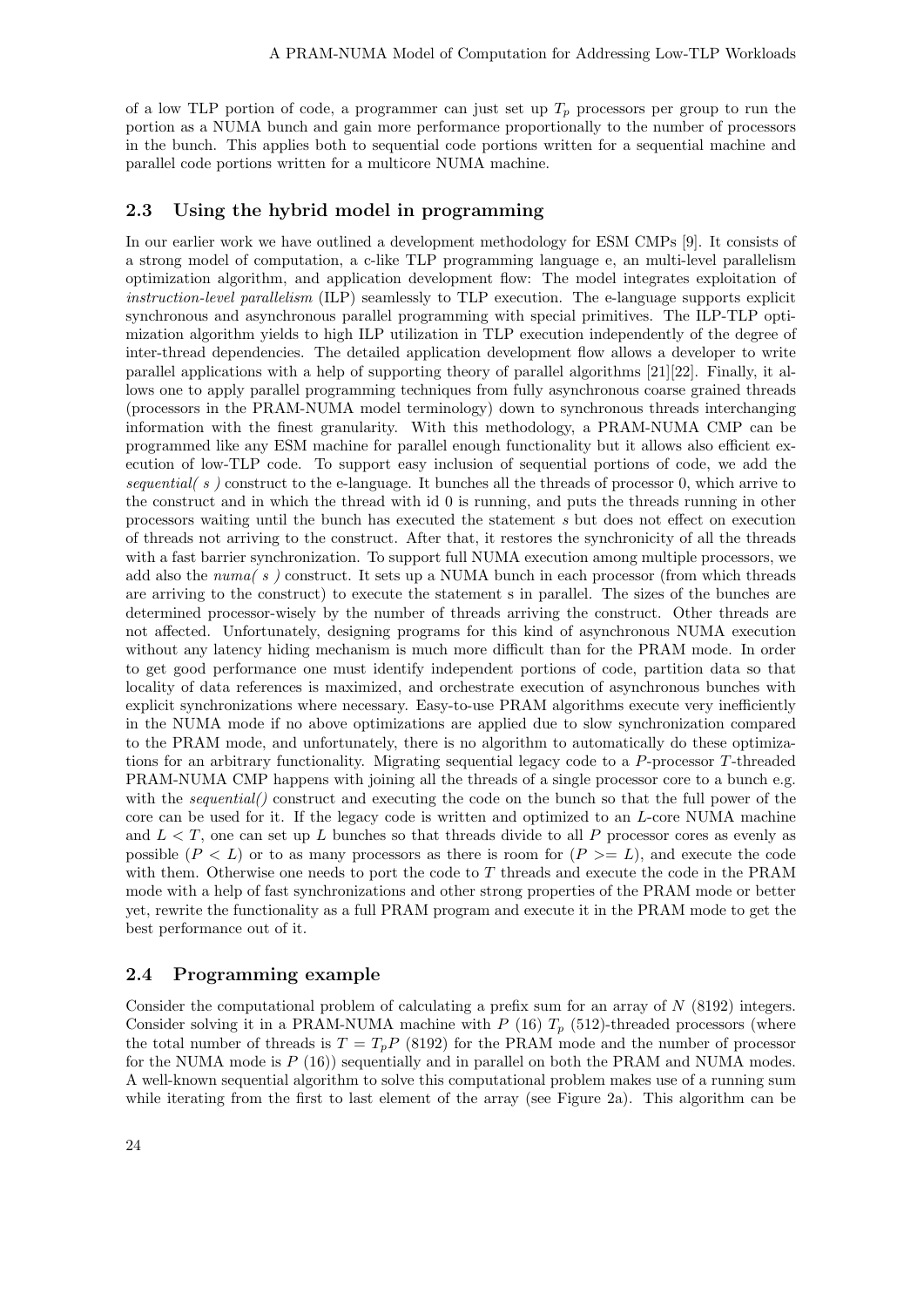executed on a single PRAM thread in the PRAM mode e.g. by assigning it to thread 0 and putting the rest of the threads to wait for synchronization while thread 0 does the computation (see Figure 2b for implementation in the e-language [7]). In the NUMA mode, this algorithm can be executed with a single bunch joining together all the threads of processor 0 (see Figure 2c for implementation in the e-language) with a help of a *sequential* construct. The execution time for both the PRAM mode and NUMA mode programs is  $O(N)$  but due to exploitation of parallel slackness in the PRAM mode, individual threads operate at the  $1/T_p$  frequency of the processor. As a result, the PRAM mode program executes  $T_p$  times slower than the NUMA version if higher synchronization costs and memory overheads of the NUMA execution are not taken into account.

A fine-grained parallel PRAM algorithm for solving this problem can be formed e.g. so that *N*-1 pairs of adjacent integers are added together in parallel reducing the problem to summing *N*-2 partial sums. After that those *N*-2 partial sums are summed with a data element two positions to left to it and *N*-4 partial sums are obtained. These iterations are continued for log *N* rounds in total so that all the prefix sums have been computed (see Figure 2d). Note that one needs to synchronize the threads only in the end of the for -loop because as the condition of the inner if-statement becomes false it will remain false until the exit condition is met. Thus, the unbalanced if-statement forms a miniature asynchronous programming area inside the synchronous for -loop. If the ordering of the prefix computation does not matter and the underlying PRAM-NUMA machine supports the arbitrary ordered multiprefix operations [10], we can further speedup the computation with a brute force algorithm that produces the result in constant time  $O(1)$ . This happens with just two machine instructions that are needed to execute the primitive *prefix*(p,MPADD,&sum, thread id) computing an arbitrarily ordered multiprefix with a help of the shared variable sum to local variable p for each thread (see Figure 2e). The initialization is done implicitly by using the initial values thread id for each thread and the prefix sum is stored to local variable p for each thread. Note that constant time execution of a multiprefix does not violate the logarithmic lower bound of multiprefix computation, since the individual threads of the PRAM-NUMA machine are executing  $T_p > \log P$  times slower than the clock of the machine for latency hiding reasons. In the NUMA mode, parallel execution is asynchronous and barrier synchronizations take far longer time than instruction execution. In order to solve this computational problem efficiently, processed data must be distributed so that it is close to processors referring to it (or local if possible), computation must be done sequentially in all processors (with all processor doing this concurrently), and the number of synchronizations and amount of data intercommunication should be minimized. Another problem arises from the fact that the number of processor cores, i.e. available threads, is smaller than in the PRAM mode implying that a processor should process more than one data element. Matching the number of data elements to the available processors so that the problem gets solved is not trivial, but still relatively simple, resulting to a blocking coarse-grained parallel algorithm: One needs to divide the data array into *P* blocks, distribute the blocks to the local memories of processors that are going to process them. Execution happens by computing the blockwise prefix sums locally on each processor, determining an offset for each block by computing the prefix sum of block sums in a single processor, distributing the obtained offsets back to the blocks, and adding the offset to the blockwise prefixes sequentially on each processor. This kind of an algorithm requires only two barriers and intercommunication happens only during synchronizations and offset computation. Figure 2f shows an implementation of the algorithm in the e-language. The execution time of this program is  $O(N/P + P)$  plus remote memory access and synchronization delays, because local computations take O(*N/P*) time and prefix of block sums takes  $O(P)$  time. Note that if  $N > PT_p$  and one needs an ordered prefix sum, one must use similar three phase algorithm executing now in time O(*N*/*P*+log *N*) also for the PRAM mode but without the locality maximization and need to compute offsets sequentially. Finally, if the implemented NUMA functionality would have been more complex, far more complex programming structures, including movements of data so that it is close to the processors using it and a lot of full and partial barrier synchronizations and lockings, would have been needed for efficient NUMA processing.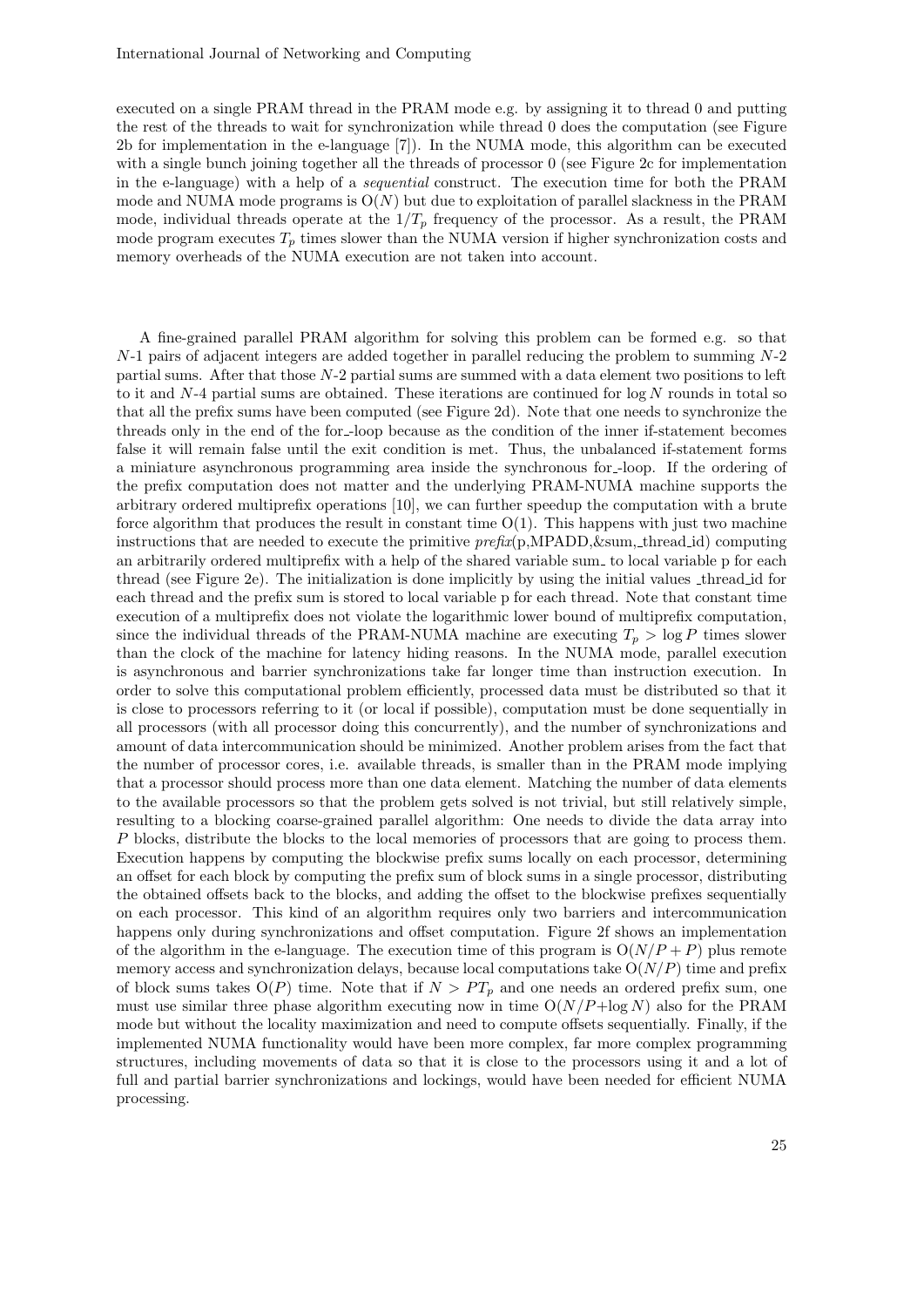```
// (A) - Sequential algorithm, Execution time O(N)
#definesize 8192
int source_[size];<br>int main()
      int i;<br>for (i=0; i<size; i++) source_[i] = i; // Initialize the array<br>for (i=0; i<size; i++) ________
 source_[i]+=source_[i-1]; }
//(B) - Sequential, PRAM thread, Execution time O(T_n * M)#include "e.h"
#definesize 8192
int source_[size]; int main() {
     int i;
     source_[_thread_id] = _thread_id; // Initialize with threads ids
      if<sub>_</sub> (_thread_id = 0,<br>for (i=0; i<size; i++)
 //source_[i]+=source_[i-1]<br>}   }
// (C) - Sequential, NUMA bunch, Execution time O(N)
 #include "e.h"
#definesize 8192
int source_[size]; int main() {
     int i;
     source[]thread_id] = _thread_id; // Initialize with threads ids
     sequential( for (i=0; i<size; i++)
source_[i]+=source_[i-1];<br>}
// (D) - Parallel, PRAM machine, Execution time O(log N)
#include "e.h"
#definesize 8192
int source_[size];<br>int main()
     int i;
     source_[_thread_id] = _thread_id; // Initialize with threads ids
for_ ( i=1 , i<_number_of_threads , i<<=1 , // Logarithmic<br>
if (_thread_id-i>=0)<br>
source_[_thread_id] += source_[_thread_id-i];<br>
);
// (E) - Brute force parallel, PRAM machine, Execution time O(1)
 #include "e+.h"
#definesize 8192
int sum_=0; int source_[size]; int main() {
     int p;
    prefix(p,MPADD,&sum_,_thread_id); // Constant time algorithm
                                                                                                #include "e.h"
                                                                                                #definesize 8192
                                                                                                     numa(
                                                                                                          {
                                                                                               \, );
```
**// (F) - Parallel, NUMA machine, Execution time O(N/P+P) #define** procs 16 **#define** thrds 512 **volatile localized int** source\_[size]; // Localized partitioning **int** main()<br>{**int** i, blocksize, start, stop, prev; **int** c; **int** p=\_thread\_id / thrds; // Synchronization counter **int** p=\_thread\_id / thrds; // Number of each processor **int** s=p\*thrds; // Start address for current bunch source\_[\_thread\_id] = \_thread\_id; // Initialize with threads ids blocksize=size/procs; start =  $s$ ;  $stop = start + blocksize - 1;$ // Determine block prefixes in parallel sequentially **for** (i=start+1; i<=stop; i++) source\_[i]+=source\_[i-1]; source\_[s]=1; // Synchronize 1<br>**do**<br>{ c=0: { c=0; **if** (s==0) { **for** (i=s; i<procs\*thrds; i+=thrds) c+=source\_[i]; } **else do** c=procs; while (source\_[s]==1) ;<br>} while (c<procs); // Prefix for block sums sequentially in a single processor **if** (s==0)<br>{ **for** (i=s+thrds+thrds-1; i<procs\*thrds; i+=thrds)<br>source\_[i]+=source\_[i-thrds]; // Release the other processors as well **for** (i=s; i<procs\*thrds; i+=thrds) source\_[i]=0; } // Add results of prefix sum of block sums to blocks prev = start - 1;<br>**if** ( prev>=0 )  $\int$  **for** (i=start+1; i<stop; i++) source\_[i]+=source\_[prev]; source\_[s]=1; // Synchronize 2 **do** {  $c=0;$ <br>**if** (s==0) { ` **for** (i=s; i<procs\*thrds; i+=thrds)<br>c+=source\_[i];<br>} **else do** c=procs; while (source\_[s]==1) ; } **while** (c<procs); **if** (s==0) // Release the other processors as well **for** (i=s; i<procs\*thrds; i+=thrds) source\_[i]=0; }

Figure 2: Multiprefix sum of an array of 8192 integers as (a) sequential algorithm, (b) sequential PRAM program for a single thread, (c) sequential NUMA program for a single bunch, (d) parallel PRAM program for the whole machine, (e) parallel brute force PRAM program for the whole machine, and (f) parallel NUMA program for the whole machine.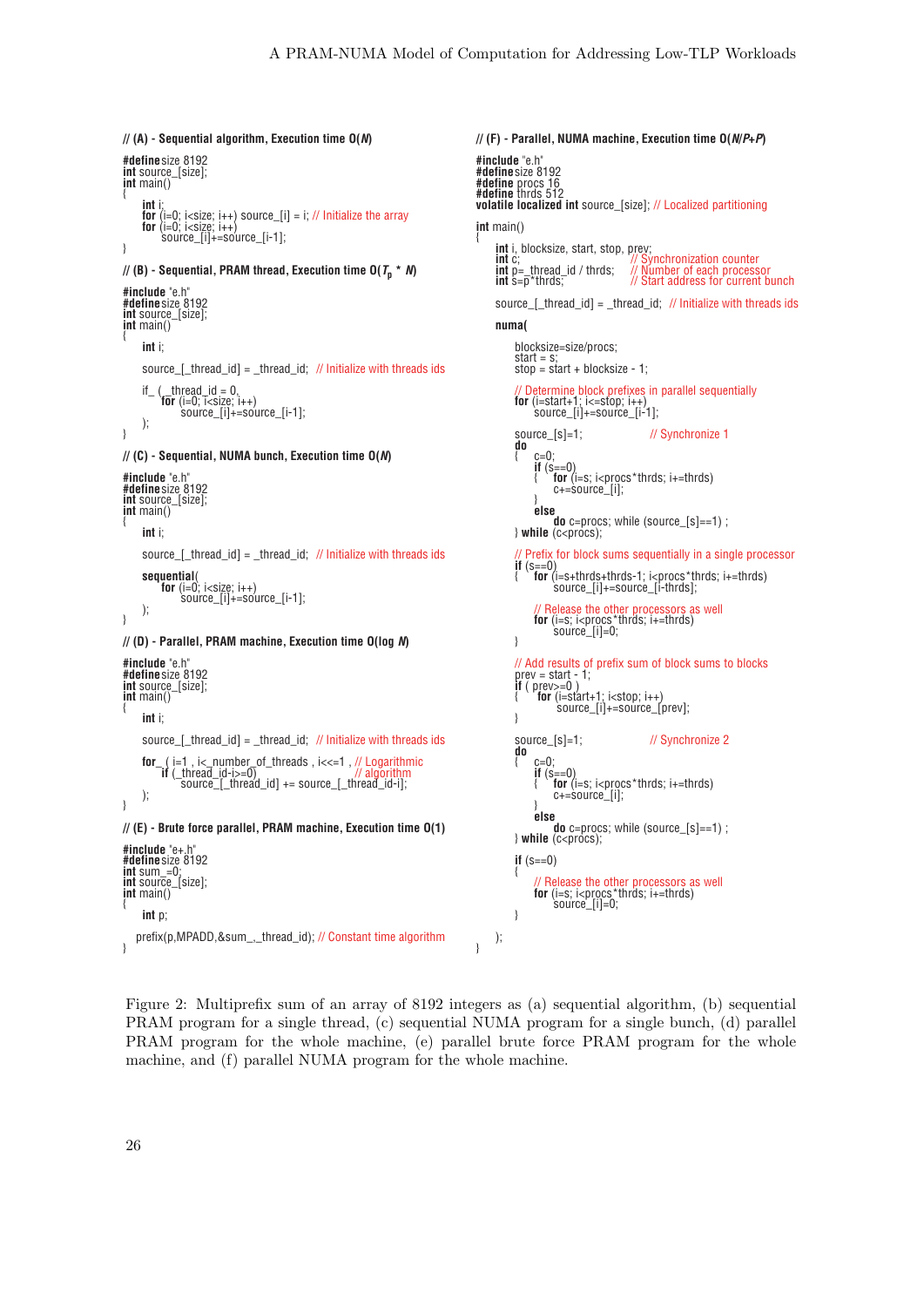# **3 Architectural implementation**

The PRAM-NUMA model of computation can partially be implemented with the *configurable emulated shared memory machine* (CESM) architecture [12] but CESM threads can only refer to memories local to their processors in the NUMA mode. In order to remove this limitation we outline architectural solutions needed for full NUMA support on a top of CESM. We will also discuss on alternative architectural solutions for implementing the PRAM-NUMA model.

### **3.1 CESM architecture**

The CESM architecture is a hybrid architecture implementing a PRAM model and partially supporting the NUMA model. A CESM CMP consists of  $P T_p$ -threaded (in total constituting  $T = PT_p$ threads) *F*-functional unit *MultiBunched/Threaded Architecture with Chaining* (MBTAC) processor cores [14] connected to a distributed memory system (see Figure 3). The memory system has *P* dedicated instruction memory and local data memory modules, *P Tp*-line step caches and scratchpads attached to processors, *P* fast data memory modules with active memory units, and a high-bandwidth multimesh interconnection network. Step caches, scratchpads and active memory units are used to support concurrent memory access and multioperations in the PRAM mode [10]. A MBTAC processor features *A* ALUs, *M* memory units, compare unit, and sequencer organized as a chain for the PRAM mode and a single ALU, memory unit, and sequencer organized in parallel for the NUMA mode. In order to save in hardware costs and to provide as seamless configurability between the PRAM and NUMA models as possible, the execution pipelines for the modes are merged and share some units like fetcher, operand select, and the first ALU (see Figure 4). The effective length of the pipeline is  $T_p$  for the PRAM mode and 4 for the NUMA mode. The CESM architecture implements support for fast and synchronous switching between the PRAM and NUMA modes for groups of threads with dedicated machine language instructions JOIN and SPLIT [12]. Synchronous switching is necessary because a NUMA bunch may get switched back to the PRAM mode in the middle of a PRAM step.

The first realization of CESM is our TOTAL ECLIPSE architecture [14] aimed for universal general purpose CMP use. TOTAL ECLIPSE supports the arbitrary MCRCW PRAM model and provides limited support for NUMA execution in a form of processor-wise thread bunching with local memory access but relying on the PRAM mode for all non-local memory accesses. This makes execution of low-TLP functionalities as efficient as with standard sequential processors using the NUMA convention as long as NUMA bunches access only local data.

#### **3.2 Support full NUMA**

The high-bandwidth interconnection network used for PRAM emulation can also be used for NUMA operation. This is because the maximum number of memory system injections per clock cycle stays the same regardless of the mode and the synchronization wave technique used for the PRAM mode does not interfere or cause deadlocks with NUMA references. Instead the PRAM mode offers free synchronizations after the number of threads in the bunch instructions have been executed as long as referencing happens within a single step. Unfortunately, the virtual ILP optimized pipeline of the original MBTAC processor does not support a single injection point to the network if both PRAM mode and NUMA mode threads are executed concurrently (see Figure 4). Furthermore, concurrent local and remote accesses can not be supported with a normal operation speed of a single port memory. This suggests that a separate NUMA network, dual speed or dual ported memory modules, some amount of buffering capacity to handle dual injection conflicts, or revision of the pipeline structure is needed. For the PRAM-NUMA architecture proposed in this work, we selected to use fast memories supporting dual access per clock cycle since the current MCRCW support also requires fast memories. In the future, PRAM-NUMA-aware TOTAL ECLIPSE CMP variants, however, we will likely trade these fast memories to normal ones attached to fast module-level caches and therefore we also evaluate the slower buffer-based solution in which simultaneous accesses are queued. The dual injection point problem does delay non-local accesses if both PRAM mode threads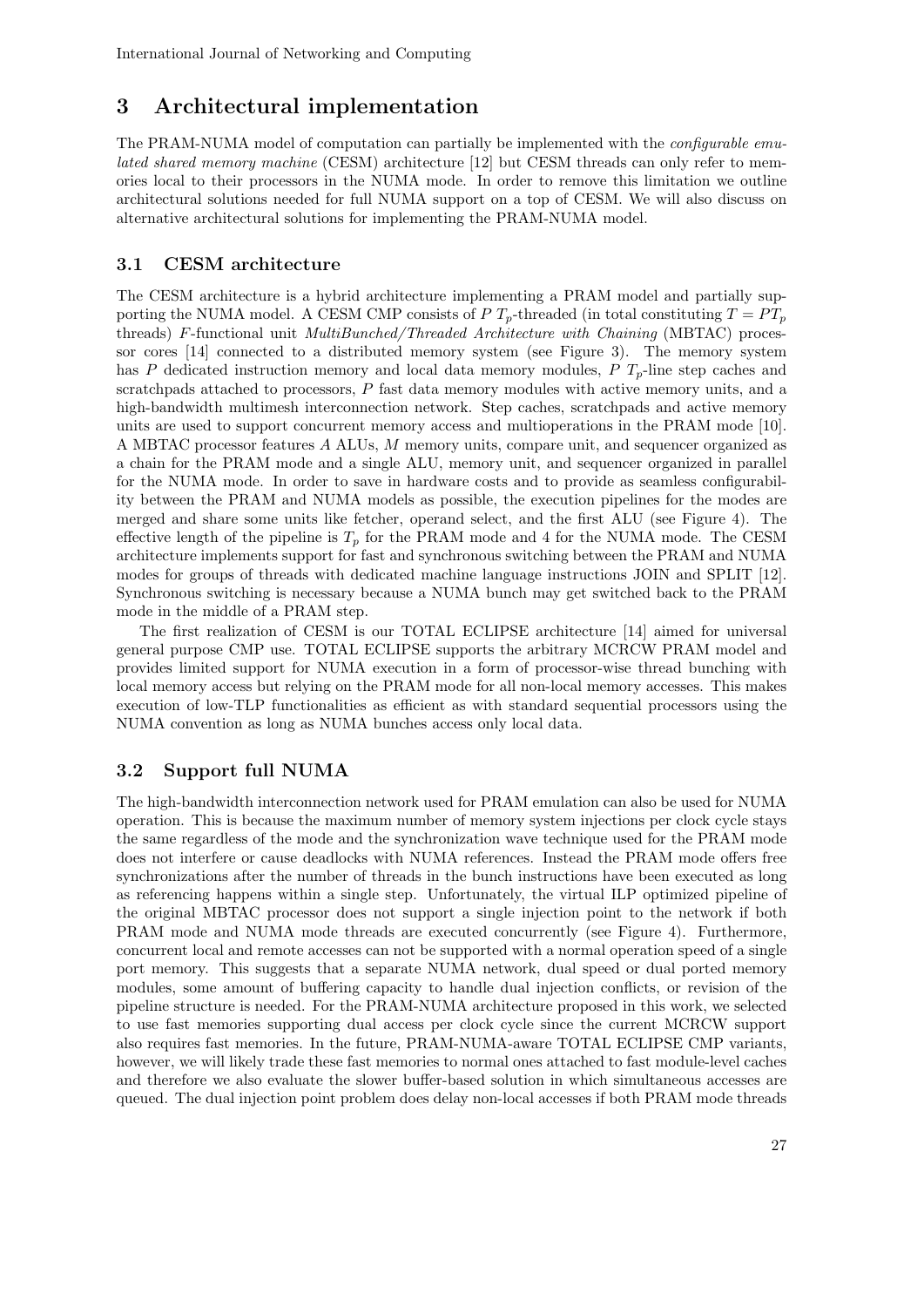

Figure 3: Block diagram of the CESM architecture (P=processor, M=shared data memory, L=local data memory, I=instruction memory, a=active memory unit, c=step cache, and t=scratchpad).



Figure 4: Block diagram of the MBTAC pipeline with 5 ALUs and a single memory unit (MU=Memory Unit, SEQ=Sequencer, IP=Injection Point).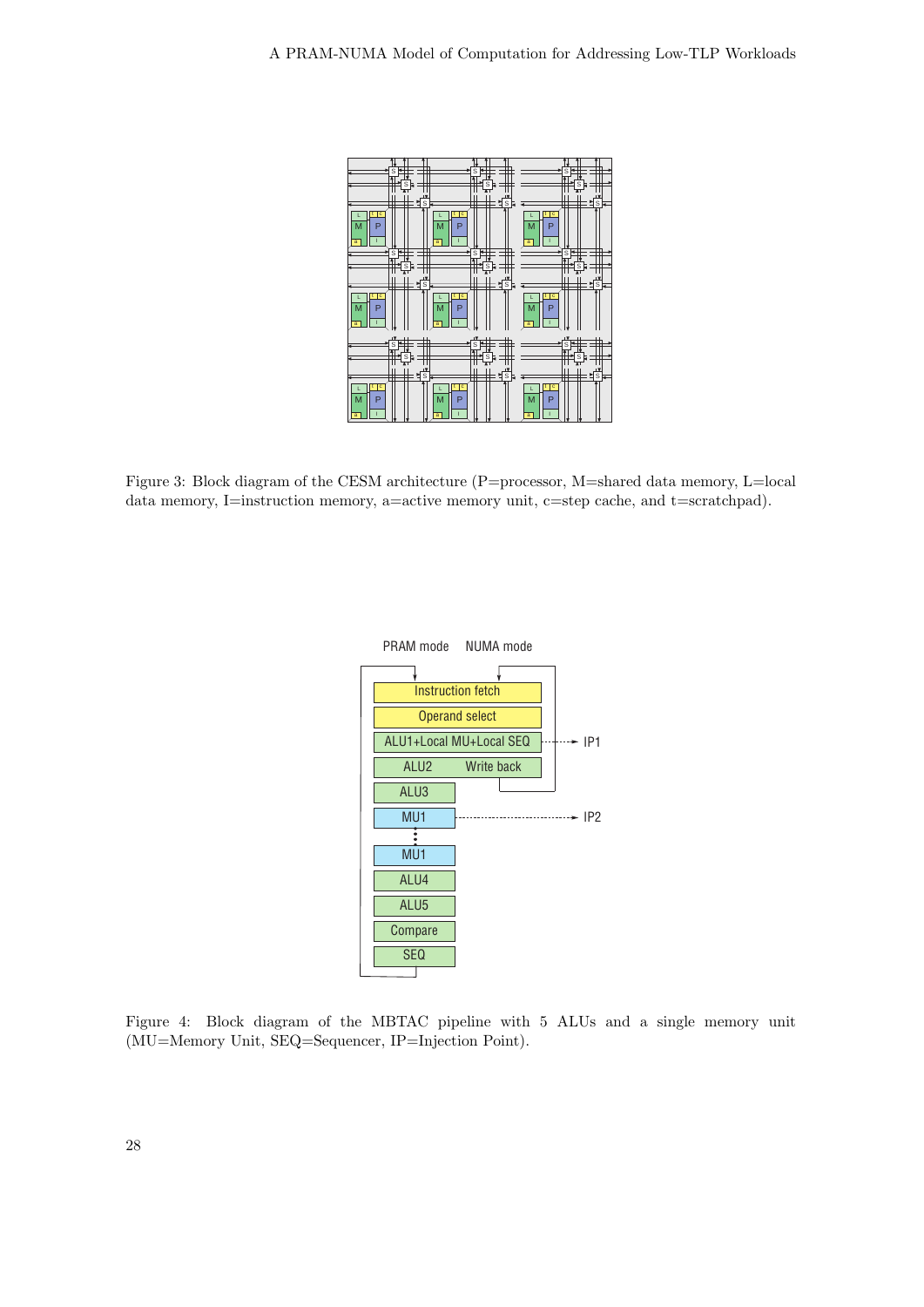and NUMA mode bunches are executed simultaneously. The throughput will, however, remain the same since the maximum number of injections per step stays the same assuming that the local memory access latency will be hidden with extra pipeline stages. In any case, it should be noted that need to use full NUMA support may not be as frequent and efficient as one might think at the first glance, since in the case of a sequential functionality it is possible to maximize the locality of computation by placing all the data needed in that computation into the local data memory of the processor group. Furthermore, remote accesses are often faster in the PRAM mode than in the NUMA mode due to missing latency hiding in the latter (a memory read instruction blocks the processor pipeline until the read reply is received) and slow synchronization. Finally, there is evidence that large amounts of parallelism is available for almost any kind of problems if a strong enough model of computation (e.g. PRAM) is implemented [24] [22] [36]. This leaves a seamless support for the legacy code the most important motivation for including the full NUMA support for future ESM CMPs.

### **3.3 Alternative solutions**

It is possible to provide NUMA support to ESM machines also with more traditional techniques, e.g. with dedicated scalar units and a dedicated intercommunication network between them. This does not however support seamless configurability between PRAM mode and NUMA modes like the PRAM-NUMA architecture does but rather concurrent operation of the PRAM and NUMA hardware. As a result, programming such a machine could be tricky and some of the advantages gained with the simplicity of the plain PRAM model would be lost. An alternative approach for low-TLP code support in the CESM architecture would be to use global memory units and certain global memory locations to send and receive messages between the low-TLP functionality threads. While we predict that the plain CESM architecture with its high-throughput interconnection network would make the software overhead of a low-level message passing library implementation very low, potentially yielding to very efficient locality-aware execution and easy exploitation path for message passing legacy code, the details of such a solution are out of the scope of this paper.

### **4 Evaluation**

In order to illustrate the improvements achievable with the proposed (dual-access) PRAM-NUMA architecture on a realistic CMP, we mapped parallel and sequential versions of seven parallel computational problems (see Table 1) to three CMP configurations. The configurations are E4, E16 and E64 having 4, 16 and 64 eleven-FU 512-threaded processors with 4-way set associative step caches connected to fast (single cycle access/cycle time SRAM) on-chip memory via a network utilizing switches with 16-element FIFOs (see Table 2). Three of the problems are fixed size and others depend on the number of threads in a processor core. For comparison purposes, the programs were mapped to both PRAM threads (processors in the model terminology) and NUMA bunches. We compiled, optimized (ecc -O2 -ilp -fast) and loaded the programs to the CMP configurations and executed them with our CMP simulator modified for the PRAM-NUMA model. The mapping of functionality in the PRAM mode was done in a straight-forward way assigning the elements of repetitive data structures like arrays to threads in a natural order, i.e. data element 0 is assigned to thread 0, data element 1 is assigned to thread 1 on so on. For the NUMA programs, we maximized the locality of processing and references by partitioning the data to local memories so that accessing remote modules is needed only in the cases of synchronizations and combining the results of the subtasks.

In order to determine the PRAM mode execution performance, we executed the parallel versions of the programs in the PRAM-NUMA CMPs in the PRAM mode. The results as execution time overhead with respect to PRAM with the same configuration but with an ideal memory system are shown in Figure 5a. We can observe that the PRAM mode execution speed of the PRAM-NUMA architecture is very close to that of ideal PRAM, mean overheads being only 0.8%, 1.7%, and 1.4% for E4, E16, and E64, respectively. These PRAM mode results are identical to the CESM architecture [12] since the PRAM-NUMA architecture is a direct extension of CESM and no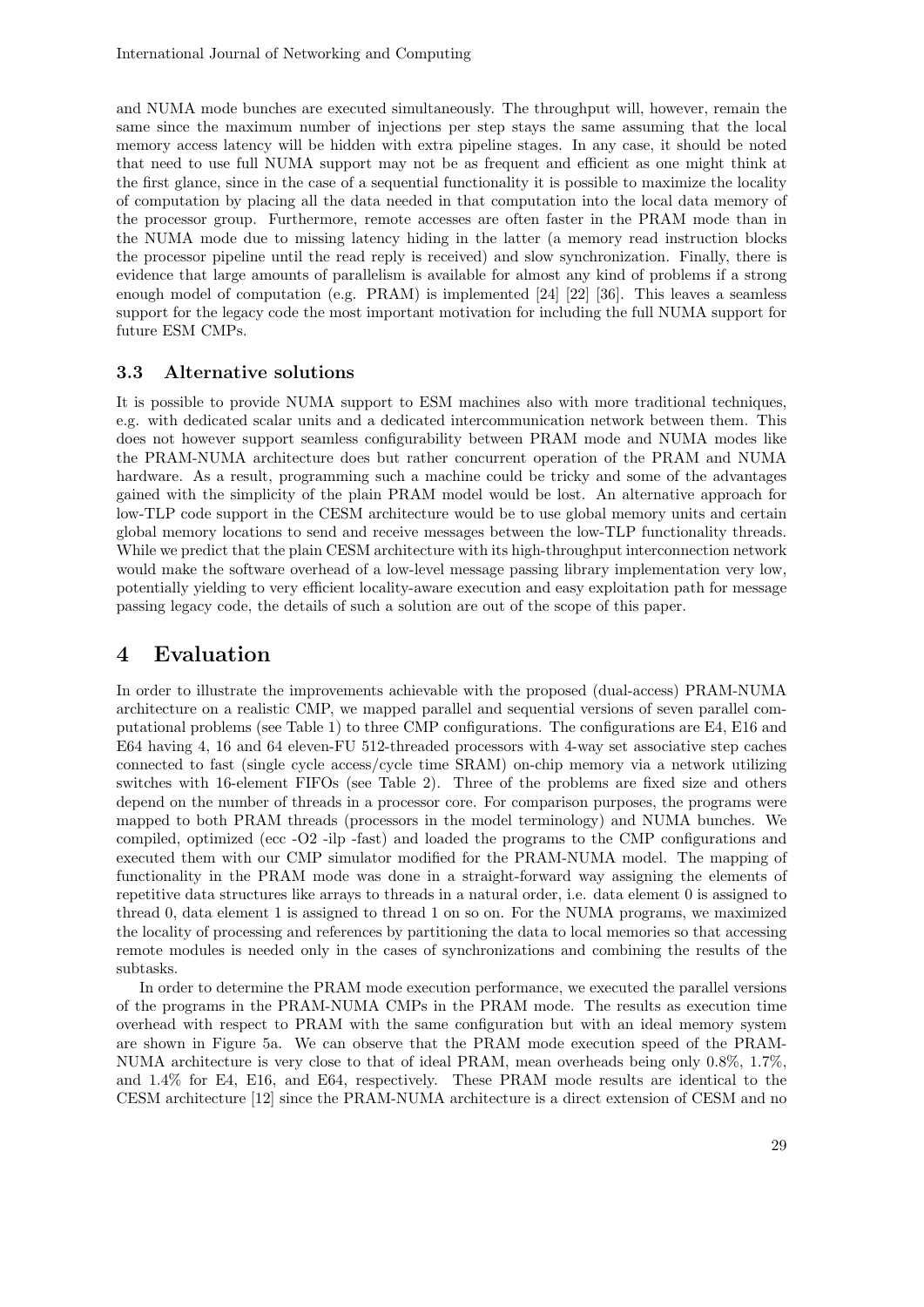Table 1: Evaluated computational problems and features of their sequential and parallel implementations (*E*=execution time, *M*=size of the key string, *N*=size of the problem, *P*=number of processors, *T*=number of threads, *W*=work). Note that fft, mmul, and sort are fixed size problems, while others depend on *T*. In order to determine the performance of non-local accesses in the NUMA mode of the PRAM-NUMA architecture, 4-, 16- , and 64-thread versions of aprefix, max, spread, and sum are also used.

|         |    | <b>SEQ</b> |            | PAR. |         |                                                     |
|---------|----|------------|------------|------|---------|-----------------------------------------------------|
| Name    |    | E          | W          | E    | $P = W$ | Explanation                                         |
| aprefix |    |            |            |      | N       | Determine a multiprefix of an array of $N$ integers |
| fft     | 64 | $N \log N$ | $N \log N$ |      | $N^2$   | Perform a 64-point complex Fourier transform        |
| max     |    |            |            |      | N       | Find the maximum of a table of $N$ integers         |
| mmul    | 16 | $N^3$      | $N^3$      |      | $N^3$   | Compute the product of two 16-element matrixes      |
| sort    | 64 | $N \log N$ | $N \log N$ |      | $N^2$   | Sort a table of 64 integers                         |
| spread  |    |            |            |      | N       | Spread an integer to all N threads                  |
| sum     |    |            |            |      | N       | Compute the sum of an array of $N$ integers         |

Table 2: Evaluated configurations (c=processor clock cycles). Notations E*n*-p and E*n*-n stand for En in the PRAM mode and En in the NUMA mode, respectively.

|                              | Symbol    | E4            | E16          | E64          |
|------------------------------|-----------|---------------|--------------|--------------|
| Model of computation         | $M_{tlp}$ | PRAM-NUMA     | PRAM-NUMA    | PRAM-NUMA    |
| ILP model PRAM mode          | $M_{ilp}$ | Chained VLIW  | Chained VLIW | Chained VLIW |
| ILP model NUMA mode          | $M_{ilp}$ | VLIW          | VLIW         | VLIW         |
| Processors                   | P         | 4             | 16           | 64           |
| Threads per processor        | $T_p$     | 512           | 512          | 512          |
| Total number of threads      | T         | 2048          | 8192         | 32768        |
| Functional units (PRAM mode) | $F_p$     | 10            | 10           | 10           |
| Functional units (NUMA mode) | $F_n$     | 3             | 3            | 3            |
| On-chip shared data memory   | $M_{sd}$  | 2 MB          | 8 MB         | 32 MB        |
| On-chip local data memory    | $M_{ld}$  | $2\text{ MB}$ | 8 MB         | 32 MB        |
| On-chip bank access time     | $A_h$     | 1c            | 1c           | 1c           |
| On-chip bank cycle time      | $C_b$     | 1c            | 1c           | 1c           |
| Length of FIFOs              | Q         | 16            | 16           | 16           |
| Step cache associativity     | $A_c$     | 4             | 4            | 4            |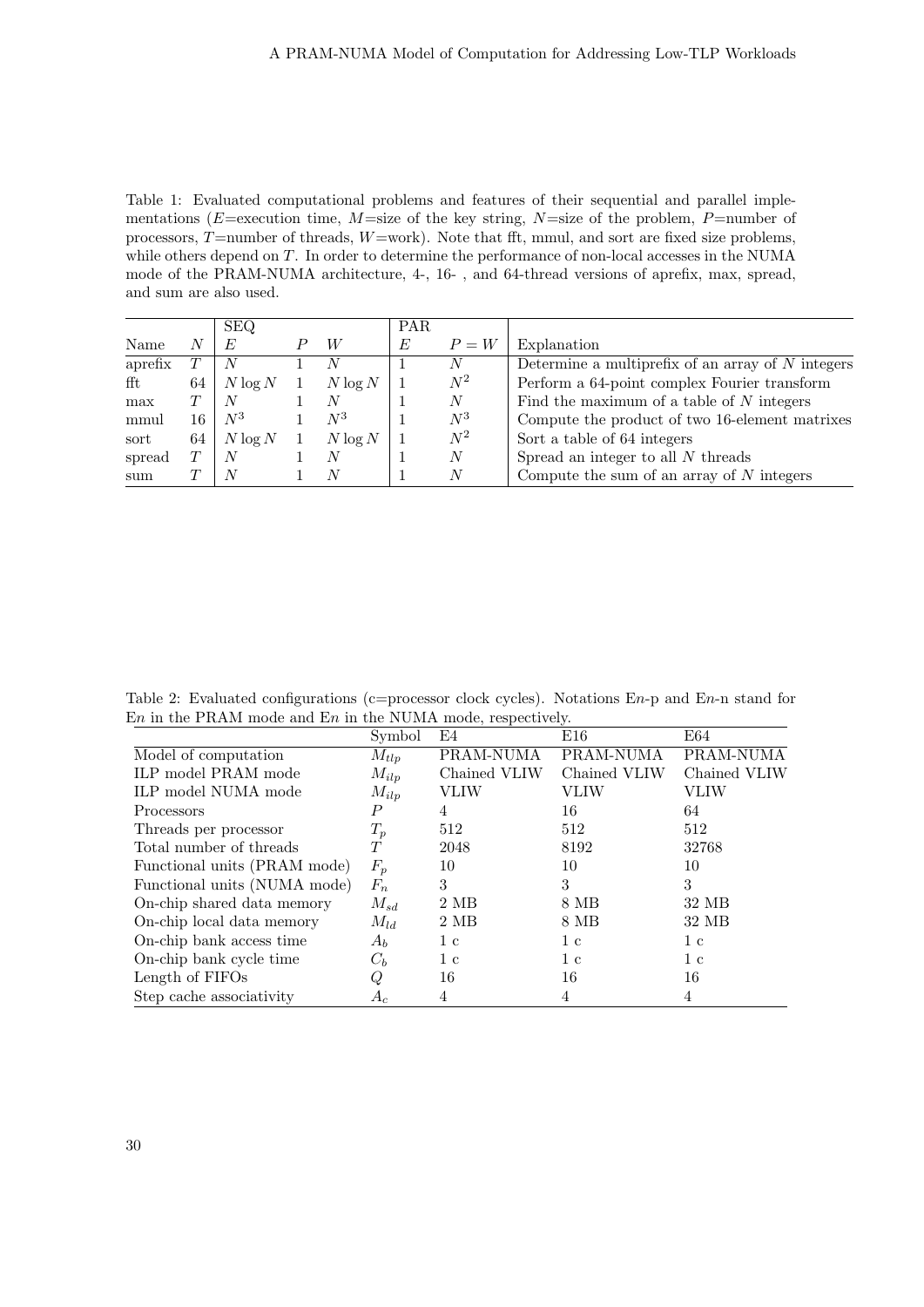slowdown is happening while executing in the PRAM mode. The reason why the overhead is higher in E16 than in E64 may be random effects caused by the used memory hashing function, since the differences are small.

The NUMA mode performance was measured by executing the sequential versions of the programs in a single thread in the PRAM mode and in the same program in the NUMA mode with a single NUMA bunch unifying all the threads of a single processor. The results of these simulations as execution time are illustrated in Figure 5b. We see that the NUMA mode indeed provides radically better performance for sequential programs, but is not able to exploit virtual ILP up to degree possible in the PRAM mode. The mean speedups of using NUMA mode are 13200%, 13196%, and 13995% for E4, E16, and E64, respectively. This does not, however, mean that these NUMA bunches can solve these computational problems faster than the ESM architecture or this PRAM-NUMA architecture in the PRAM mode if parallel algorithms are used. Namely, the parallel versions are 1421%, 3111%, and 6889% faster than the best sequential ones for E4, E16, and E64, respectively. The speedup is not linear with respect to the number of processors here, since 3 out of 7 benchmarks are fixed size computational problems. These single-threaded NUMA mode results are identical to the CESM architecture since the PRAM-NUMA architecture is an extension of CESM and in these tests no remote accesses were required in the NUMA mode.

To illustrate seamless configurability between the NUMA and PRAM modes in the PRAM-NUMA architecture, we measured the NUMA mode execution time for the sort algorithm for a bunch with different number of threads ranging from 1 to 512 threads per bunch in the E4 configuration. The results are shown in Figure 5c. We can see linear performance increase as the number of threads per the bunch increases (taking the exponential thread scale into account).

We compared also the NUMA mode performance of PRAM-NUMA CMPs with a single bunch occupying all thread slots for each processor to that of the PRAM mode and single processor (NUMA bunch) performance. This was done by executing 4-, 16- and 64-threaded full NUMA, PRAM and single processor versions of aprefix, max, spread, and sum assuming appropriate blocking, hashing, and single module memory allocations, respectively (see Figure 5d and 5e). We can observe that the PRAM mode versions are 679%, 809%, and 1843% faster than the full NUMA versions and that the full NUMA versions are 291%, 974%, and 1683% faster than the single processor NUMA mode versions for E4, E16, and E64, respectively, showing good NUMA speedups. The buffer-based variant of PRAM-NUMA architecture turned out to be 29.3%, 23.7% and 6.7% slower than dual access version in the full NUMA test for E4, E16, and E64, respectively. Figure 5f shows the sizes of source code files in lines for PRAM, NUMA, and sequential versions serving as a rough measure of complexity of programming. We can observe that the PRAM versions are a bit shorter than sequential versions and the NUMA versions are more than twice the size of the PRAM versions. It should be noted that the length difference of actual algorithms is much higher than indicated by the total length of the source files since all versions contain similar headers and comments and measurement primitives although we used explicit synchronization algorithms for the NUMA mode.

Finally, we estimated the silicon area, power consumption, and maximum clock frequency figures for E4, E16, and E64 targeted to a high-performance 65 nm silicon process, although implementation of full NUMA does not require extra hardware except some extra ports and multiplexers over the CESM architecture. We assumed that each processor core has 1 MB memory that is divided evenly between global shared memory and local memory (see Table 2). The estimations are based on models presented [27], ITRS 2007, and careful counting of architectural elements broken down to gate counts applied e.g. in [11]. The wire delay model gives maximum clock frequency 1.29 GHz for all CMPs assuming minimum width global interconnect wiring. The area and power results are shown in Figure 6.

# **5 Conclusions**

We have shown that integrating full NUMA support to a PRAM implementation architecture can solve the inefficiency problem of current PRAM realizations in the case of low-TLP functionalities at the cost of more difficult NUMA programming. We described the corresponding model of computa-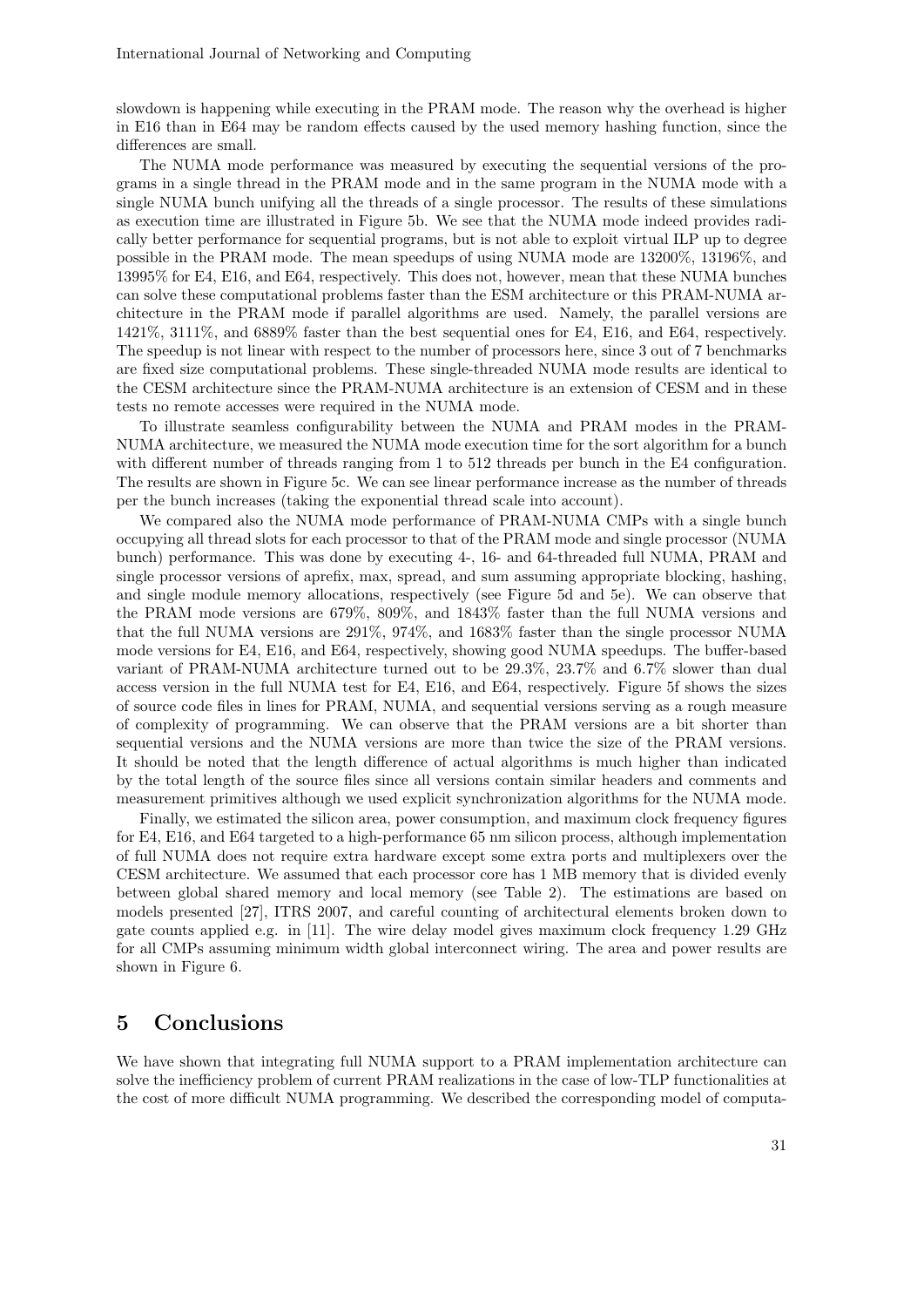

Figure 5: The relative execution time of PRAM-NUMA CMPs compared to ideal PRAMs with similar configuration ( $PRAM=1.0$ , shorter is better) (a), the execution time of sequential solutions of the computational problems on a single thread of a single CESM processor core and on a 512 thread NUMA bunch in a single MBTAC processor core (the time scale is logarithmic due to big differences in execution time) (b), execution time of as a function of number of threads in the bunch for E4 PRAM-NUMA configuration (c), the relative execution time of 4, 16, and 64 NUMA bunches with respect to PRAM mode threads (PRAM=1.0, shorter is better) (d), the relative performance time of 4, 16, and 64 NUMA bunches with respect to a single NUMA bunch in a single processor (single processor=1.0, longer is better) (e), source code size of the benchmarks in lines for PRAM, NUMA, and sequential versions (f).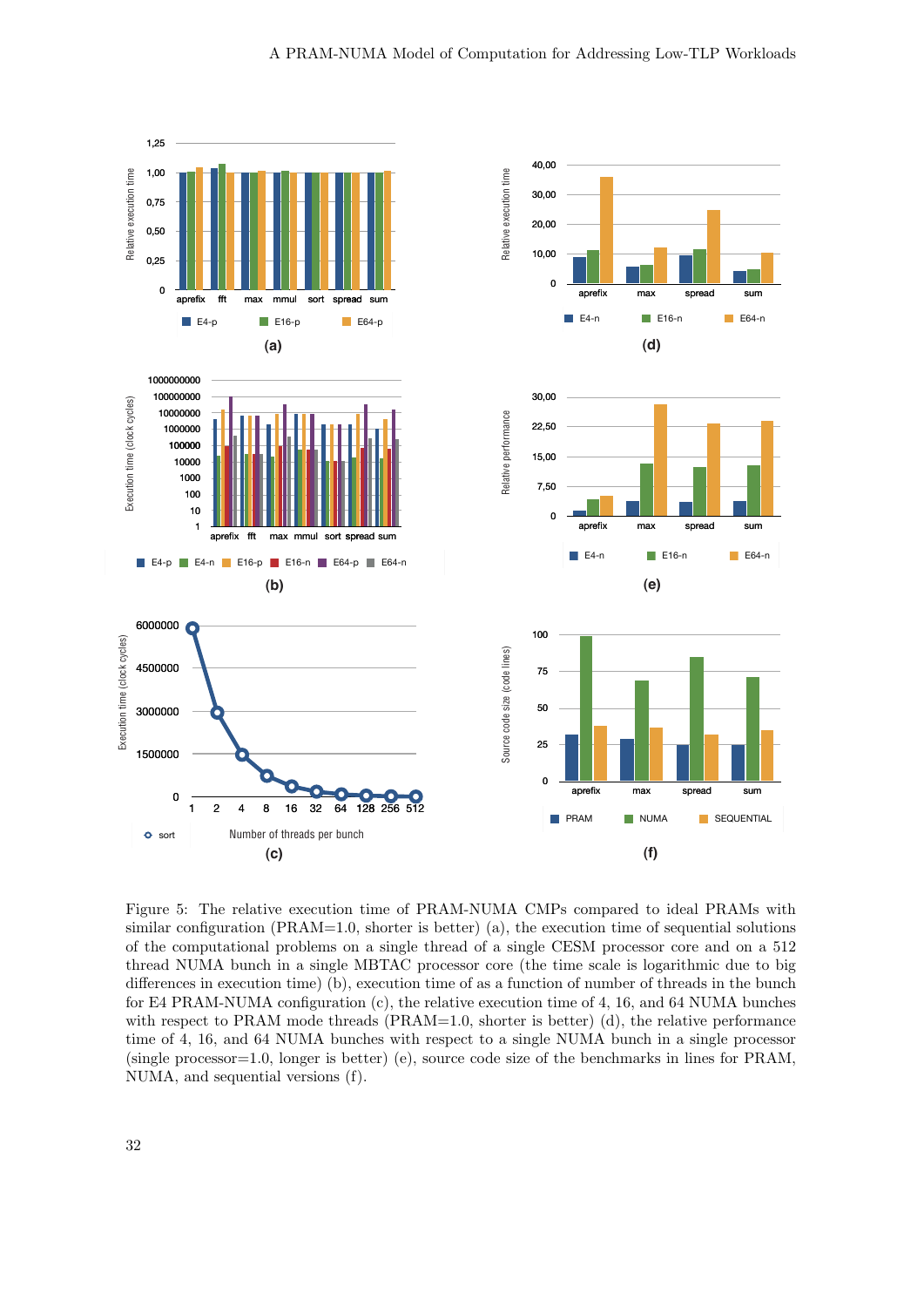

Figure 6: Silicon area and power consumption estimates for E4, E16, and E64 at 1.29 GHz on high-performance 65 nm technology (Com=communication network, Mem=memories, and Proc=processors).

tion, gave a programming example and outlined an architectural implementation for it with a help of our CESM architecture. According to the performance evaluation, the PRAM-NUMA architecture indeed provides good NUMA performance figures in low-TLP situations and extends the NUMA mode to multi-threaded workloads employing non-local memory accesses while not compromising the performance in medium and high-TLP cases. Surprisingly, the architectural implementation of the PRAM-NUMA model does not take virtually any more silicon or power than the CESM architecture making it a promising candidate for future general purpose parallel computers especially if low-TLP legacy code is expected to be executed efficiently along with new PRAM code. In our future work, we aim to realize the proposed hardware on FPGA and continue our studies on the optimal model for general purpose parallel computing and realization of it as a scalable CMP architecture.

## **6 Acknowledgment**

This work was supported by the grants 107177 and 122426 of the Academy of Finland.

### **References**

- [1] F. Abolhassan, R. Drefenstedt, J. Keller, W. Paul, D. Scheerer, On the Physical Design of PRAMs, Computer Journal 36, 8 (1993), 756-762.
- [2] R. Alverson, D. Callahan, D. Cummings, B. Kolblenz, A. Porterfield, B. Smith, The Tera Computer System, Proceedings of the International Conference on Supercomputing, Association for Computing Machinery, New York, 1990, 1-6.
- [3] L. Benini and G. De Micheli, Networks on chips: A new SoC paradigm,Computer, 35(1), 2002, pp. 70-78.
- [4] M. Forsell, Are Multiport Memories Physically Feasible?, Computer Architecture News 22, 4 (September 1994), 47-54.
- [5] M. Forsell, A Scalable High-Performance Computing Solution for Network on Chips, IEEE Micro 22, 5 (September-October 2002), 46-55.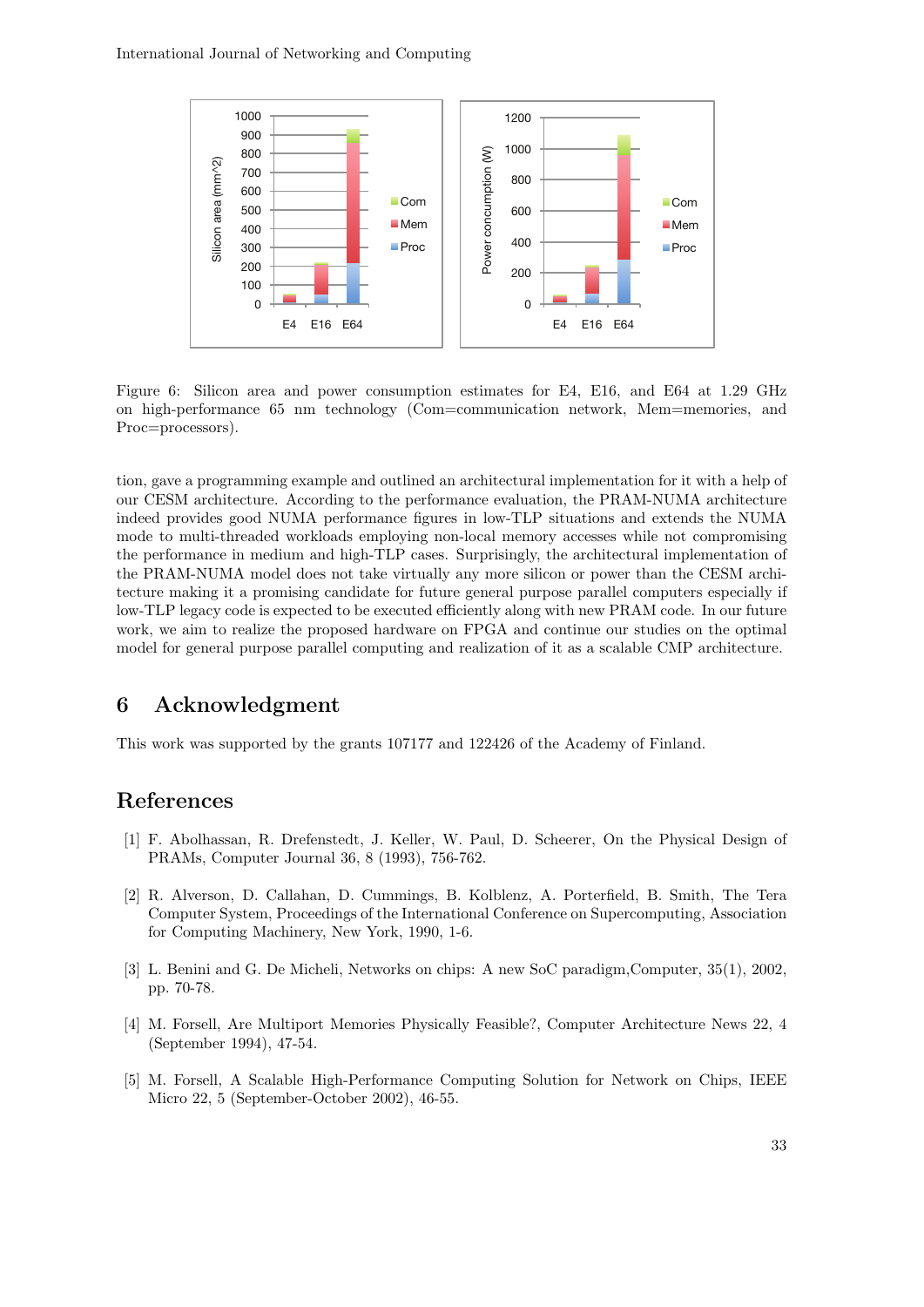- [6] M. Forsell, Using Parallel Slackness for Extracting ILP from Sequential Threads, In the Proceedings of the SSGRR-2003s, International Conference on Advances in Infrastructure for Electronic Business, Education, Science, Medicine, and Mobile Technologies on the Internet, July 28 - August 3, 2003, L 'Aquila, Italy.
- [7] M. Forsell, E A Language for Thread-Level Parallel Programming on Synchronous Shared Memory NOCs, WSEAS Transactions on Computers 3, 3 (July 2004), 807-812.
- [8] M.Forsell, Compiling Thread-Level Parallel Programs with a C-Compiler, In the Proceedings of the IV Jornadas sobre Programacion y Lenguajes (PROLE '04), November 11-12, 2004, Malaga, Spain, 215-226.
- [9] M. Forsell, Parallel Application Development Scheme for General Purpose NOCs, In the proceedings of the 2005 ECTI International Conference (ECTI-CON 2005), May 12-13, 2005, Pattaya, Thailand, 819-822.
- [10] M. Forsell, Realizing Multioperations for Step Cached MP-SOCs, In the Proceedings of the International Symposium on System-on-Chip 2006 (SOC'06), November 14-16, 2006, Tampere, Finland.
- [11] M. Forsell and J. Roivainen, Performance, Area and Power Trade-Offs in Mesh-based Emulated Shared Memory MP-SOC Architectures, submitted to Computing Frontiers 2008 conference.
- [12] M. Forsell, Configurable Emulated Shared Memory Architecture for general purpose MP-SOCs and NOC regions, In the Proceedings of the 3rd ACM/IEEE International Symposium on Networks-on-Chip, May 10-13, 2009, San Diego, USA, 163-172.
- [13] M. Forsell, P. Hofstee, A. Jerraya, C. Jesshope, U. Vishkin and J. Träff, HPPC 2009 Panel: Are Many-Core Computer Vendors on Track?, Lecture Notes in Computer Science 6043, (2010), 9-15.
- [14] M. Forsell, TOTAL ECLIPSE An Efficient Architectural Realization of the Parallel Random Access Machine, In Parallel and Distributed Computing Edited by Alberto Ros, IN-TECH, Vienna, 2010, 39-64.
- [15] S. Fortune and J. Wyllie, Parallelism in Random Access Machines, Proceedings of 10th ACM STOC, Association for Computing Machinery, New York, 1978, 114-118.
- [16] D. Gajski, D. Kuck, D. Lawrie and A. Sameh, CEDAR―A Large Scale Multiprocessor, Proceedings of International Conference on Parallel Processing,1983, 524-529.
- [17] R. Hintz and D. Tate, Control data STAR-100 processor design, COMPCON, February 1972, 1-4.
- [18] C. Hoare, Communicating Seguential Process, Prentice Hall, New York, 1985.
- [19] Research at Intel From a Few Cores to Many: A Tera-scale Computing Research Overview, White Paper, Intel, 2006.
- [20] International Technology Roadmap for Semiconductors, Semiconductor Industry Association, 2009; http://www.itrs.net.
- [21] J. Jaja, Introduction to Parallel Algorithms, Addison-Wesley, Reading, 1992.
- [22] J. Keller, C. Keßler, and J. Träff, Practical PRAM Programming, Wiley, New York, 2001.
- [23] D. Lenoski, J. Laudon, K. Gharachorloo, W. Weber, A. Gupta,J. Hennessy, M. Horowitz, and M. Lam, The Stanford Dash Multiprocessor, IEEE Computer 25, (March 1992), 63-79.
- [24] L. Mak. Parallelism always helps. SIAM Journal of Computing 26, 1(February 1997) 153–172.

34